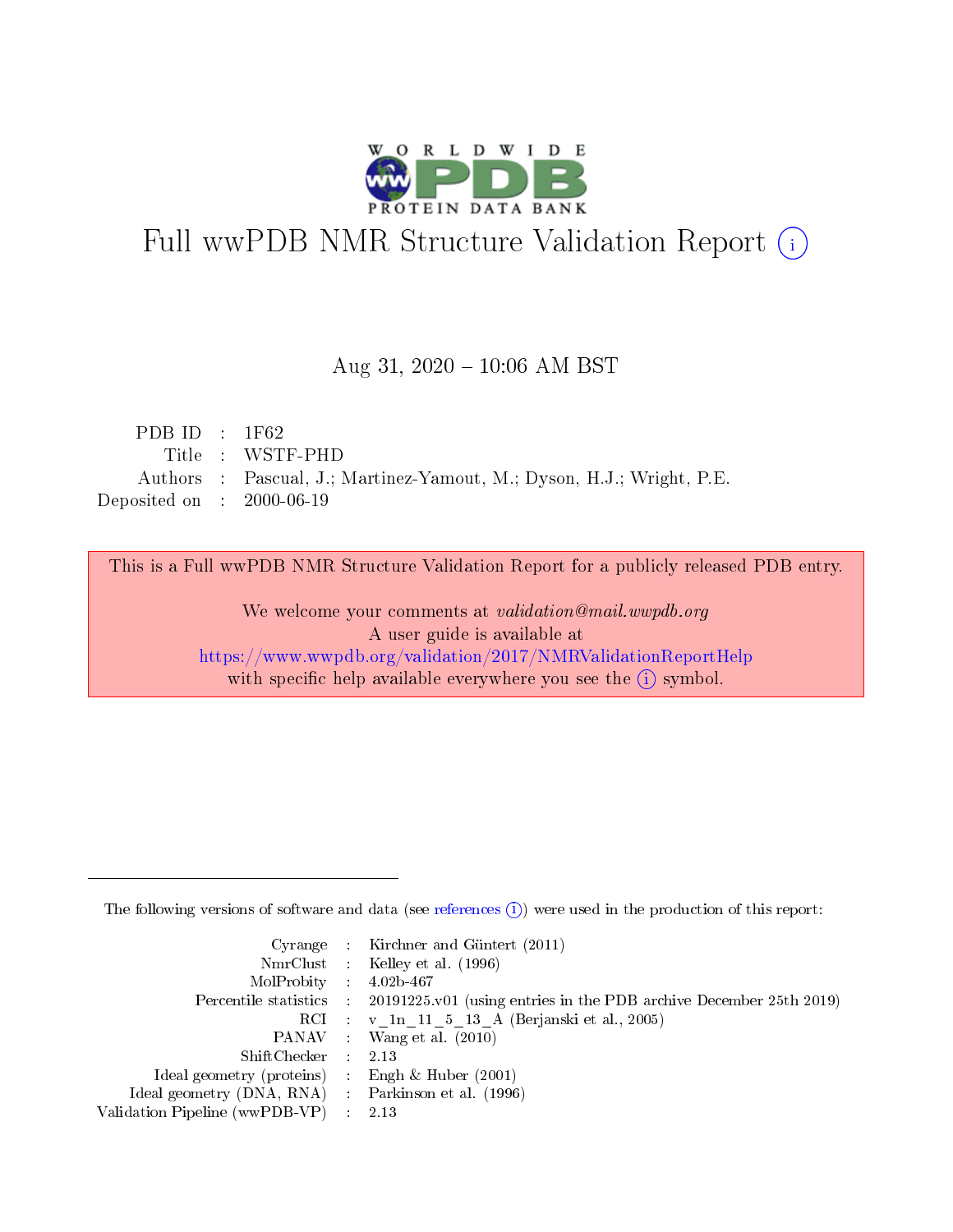## 1 [O](https://www.wwpdb.org/validation/2017/NMRValidationReportHelp#overall_quality)verall quality at a glance (i)

The following experimental techniques were used to determine the structure: SOLUTION NMR

The overall completeness of chemical shifts assignment was not calculated.

Percentile scores (ranging between 0-100) for global validation metrics of the entry are shown in the following graphic. The table shows the number of entries on which the scores are based.



The table below summarises the geometric issues observed across the polymeric chains and their fit to the experimental data. The red, orange, yellow and green segments indicate the fraction of residues that contain outliers for  $>=3, 2, 1$  and 0 types of geometric quality criteria. A cyan segment indicates the fraction of residues that are not part of the well-defined cores, and a grey segment represents the fraction of residues that are not modelled. The numeric value for each fraction is indicated below the corresponding segment, with a dot representing fractions  $\epsilon = 5\%$ 

| <b>NIOI</b> | ${\rm Chain}$ | Length | Quality of chain |    |
|-------------|---------------|--------|------------------|----|
|             |               | ۳.,    | 94%              | 6% |

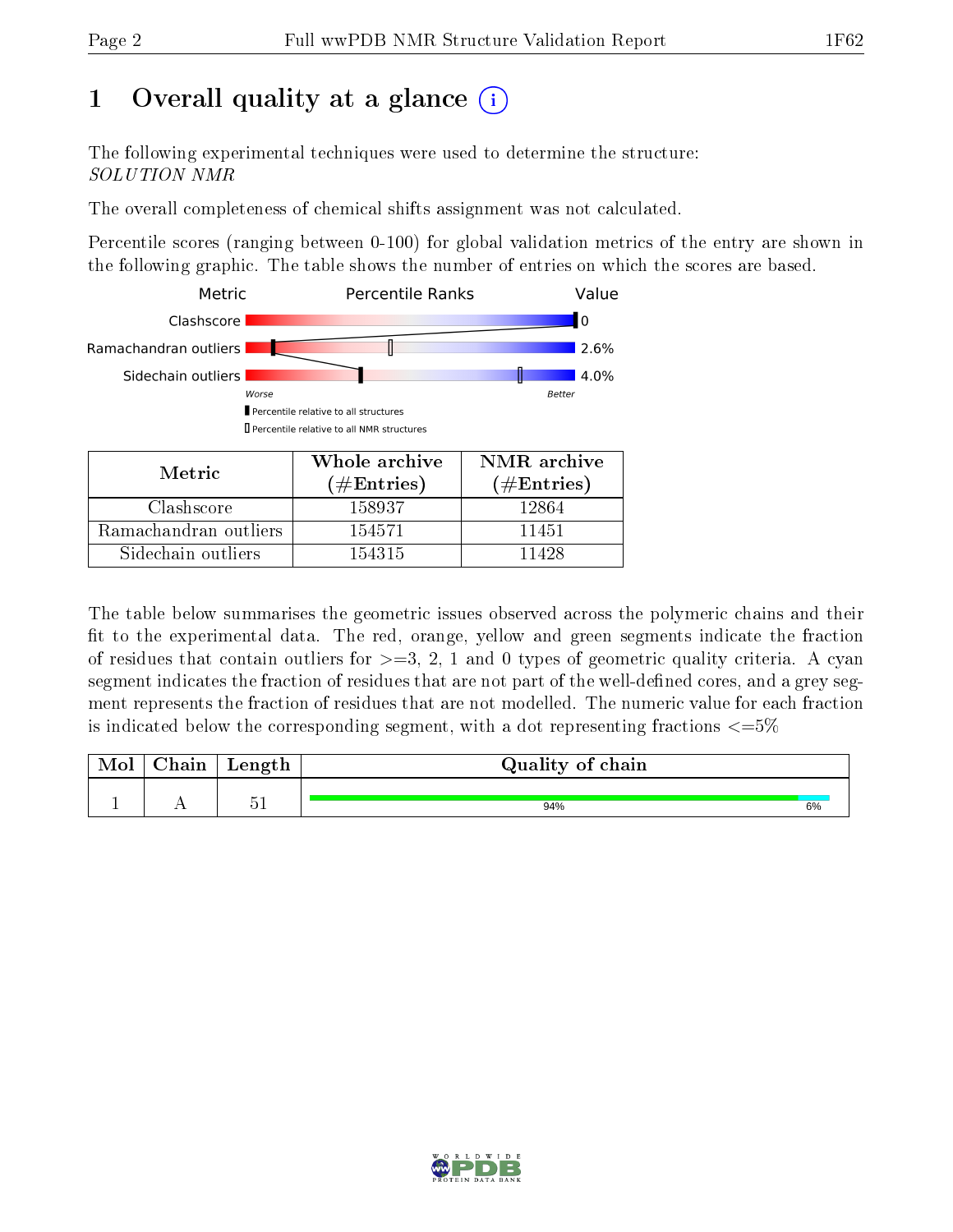## 2 Ensemble composition and analysis  $(i)$

This entry contains 20 models. Model 17 is the overall representative, medoid model (most similar to other models).

The following residues are included in the computation of the global validation metrics.

| Well-defined (core) protein residues                                            |                |          |  |  |  |  |
|---------------------------------------------------------------------------------|----------------|----------|--|--|--|--|
| Backbone RMSD (Å)   Medoid model  <br>Well-defined core   Residue range (total) |                |          |  |  |  |  |
|                                                                                 | $A:1-A:48(48)$ | $0.69\,$ |  |  |  |  |

Ill-defined regions of proteins are excluded from the global statistics.

Ligands and non-protein polymers are included in the analysis.

The models can be grouped into 4 clusters and 4 single-model clusters were found.

| Cluster number        | Models                     |
|-----------------------|----------------------------|
|                       | 1, 3, 6, 9, 13, 15, 17, 18 |
|                       | 7, 11, 16                  |
|                       | 8, 14, 19                  |
|                       | 5, 20                      |
| Single-model clusters | 2; 4; 10; 12               |

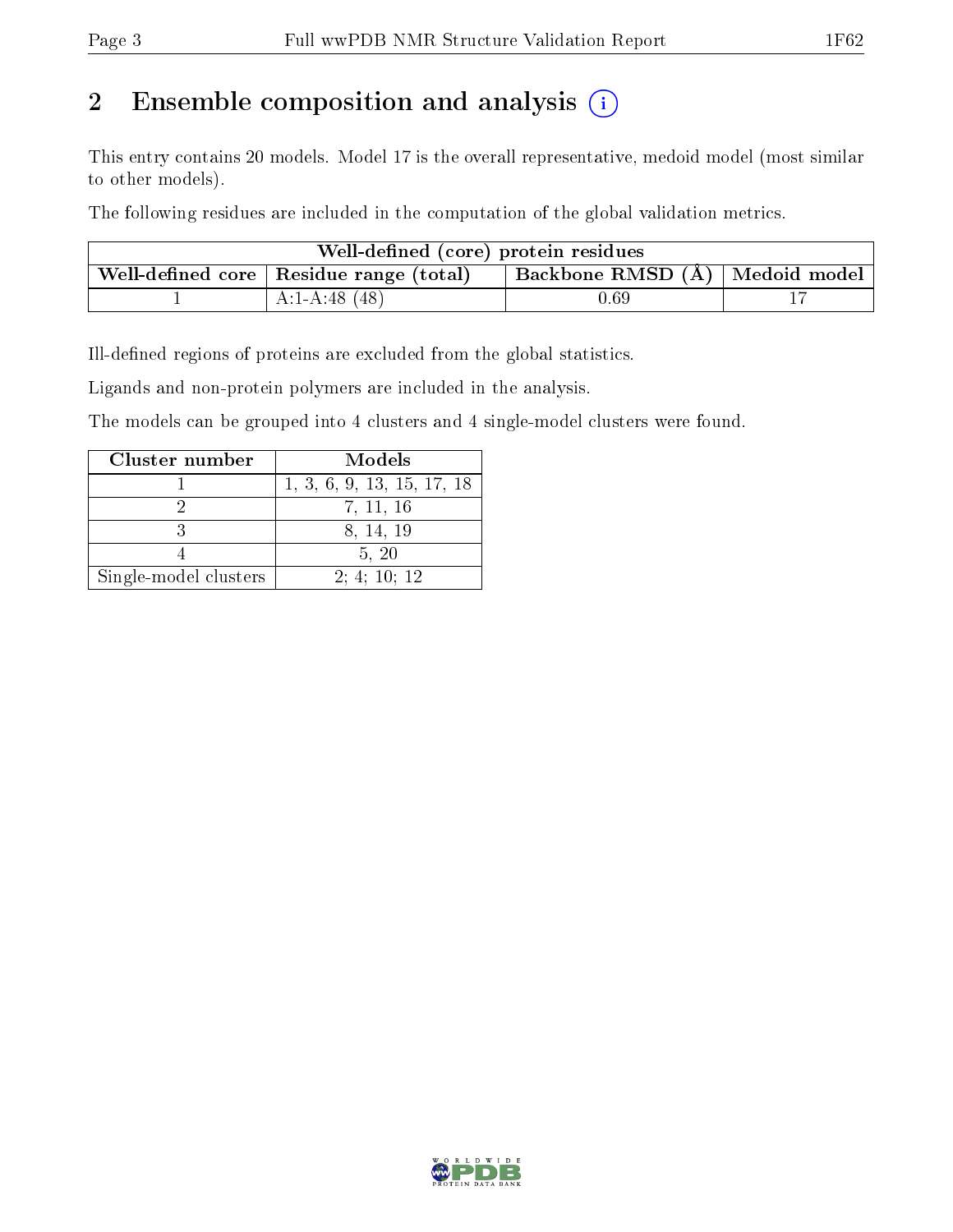## 3 Entry composition (i)

There are 2 unique types of molecules in this entry. The entry contains 795 atoms, of which 390 are hydrogens and 0 are deuteriums.

 $\bullet$  Molecule 1 is a protein called TRANSCRIPTION FACTOR WSTF.

| Mol | Chain   Residues | Atoms |               |     |  |  | $\operatorname{Trace}$ |  |
|-----|------------------|-------|---------------|-----|--|--|------------------------|--|
|     | 'n               | Total |               | H   |  |  |                        |  |
|     |                  | 793   | $252^{\circ}$ | 390 |  |  |                        |  |

Molecule 2 is ZINC ION (three-letter code: ZN) (formula: Zn).

|  | $Mol$   Chain   Residues | Atoms |
|--|--------------------------|-------|
|  |                          | Total |
|  |                          |       |

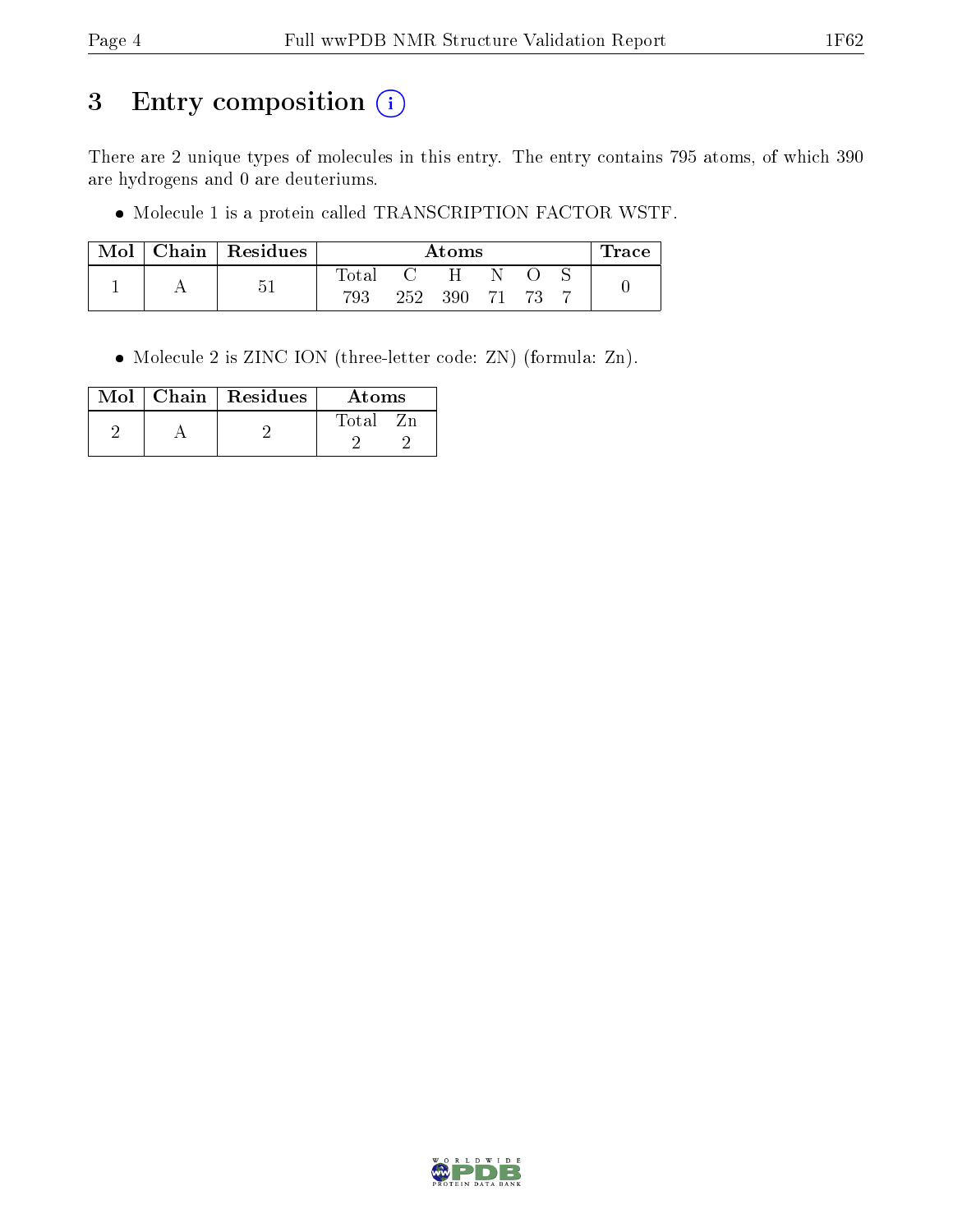## 4 Residue-property plots  $\binom{1}{1}$

### <span id="page-4-0"></span>4.1 Average score per residue in the NMR ensemble

These plots are provided for all protein, RNA, DNA and oligosaccharide chains in the entry. The first graphic is the same as shown in the summary in section 1 of this report. The second graphic shows the sequence where residues are colour-coded according to the number of geometric quality criteria for which they contain at least one outlier: green  $= 0$ , yellow  $= 1$ , orange  $= 2$  and red  $=$ 3 or more. Stretches of 2 or more consecutive residues without any outliers are shown as green connectors. Residues which are classified as ill-defined in the NMR ensemble, are shown in cyan with an underline colour-coded according to the previous scheme. Residues which were present in the experimental sample, but not modelled in the final structure are shown in grey.

• Molecule 1: TRANSCRIPTION FACTOR WSTF



### 4.2 Scores per residue for each member of the ensemble

Colouring as in section [4.1](#page-4-0) above.

### 4.2.1 Score per residue for model 1

### • Molecule 1: TRANSCRIPTION FACTOR WSTF



### 4.2.2 Score per residue for model 2

• Molecule 1: TRANSCRIPTION FACTOR WSTF

Chain A: 82%  $12%$  $6%$ <sub>되 않</sub> 그 <mark>e 그</mark> 용 급  $\frac{8}{2}$  $\overline{\mathbb{S}}$  $\frac{8}{2}$  $\frac{9}{2}$  $\frac{50}{4}$ T51

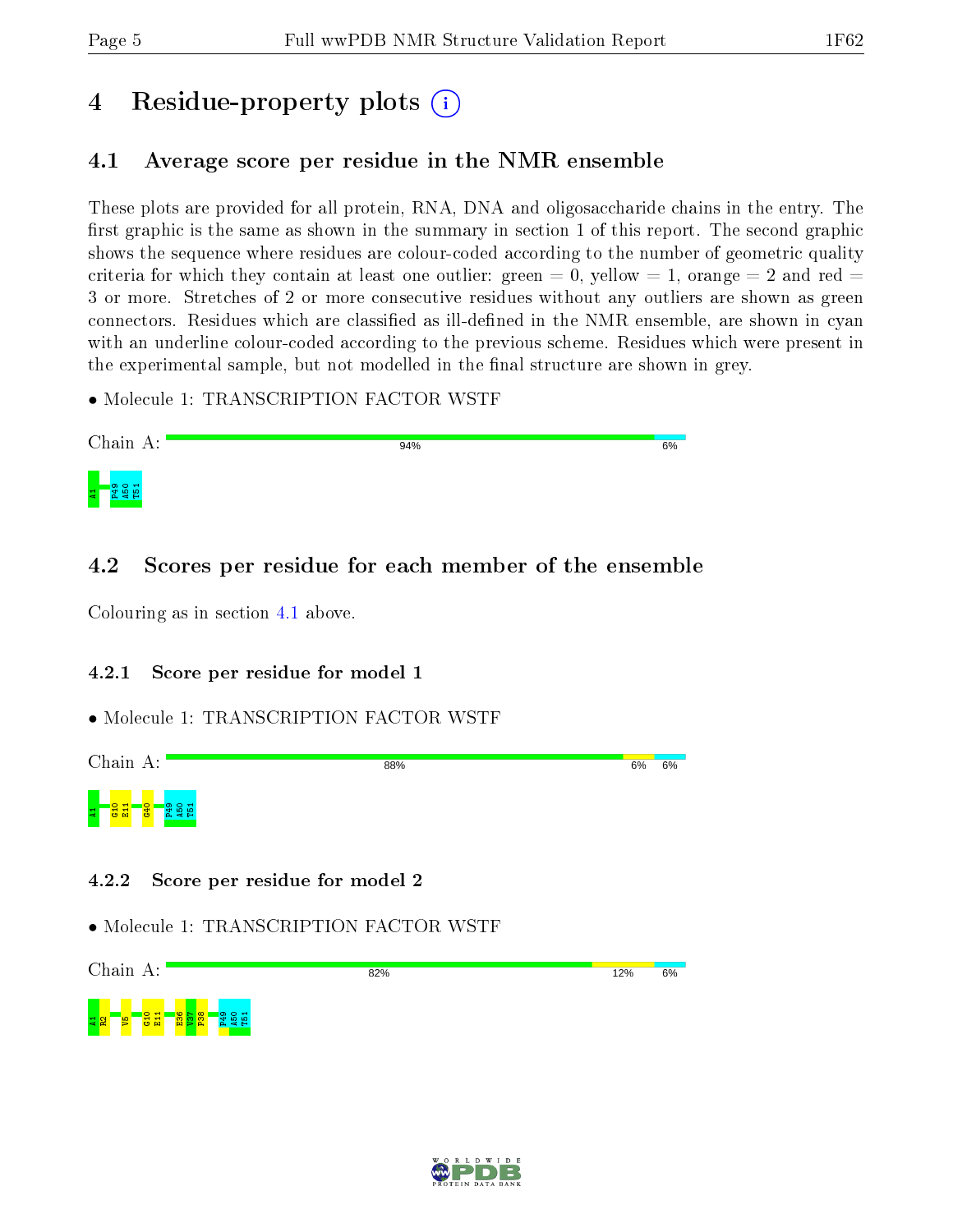#### 4.2.3 Score per residue for model 3



- 4.2.4 Score per residue for model 4
- Molecule 1: TRANSCRIPTION FACTOR WSTF

| Chain A:                                                   | 86% | 8% | 6% |
|------------------------------------------------------------|-----|----|----|
| S <br><b>co</b><br><b>P</b><br>$\bullet$<br><b>PA</b><br>ా |     |    |    |

- 4.2.5 Score per residue for model 5
- Molecule 1: TRANSCRIPTION FACTOR WSTF

| Chain A:                                    | 92% | 6%<br>٠ |
|---------------------------------------------|-----|---------|
| $\infty$<br>$\circ$ $\cdot$<br>ക<br>불<br>Ē. |     |         |

- 4.2.6 Score per residue for model 6
- Molecule 1: TRANSCRIPTION FACTOR WSTF



- 4.2.7 Score per residue for model 7
- Molecule 1: TRANSCRIPTION FACTOR WSTF



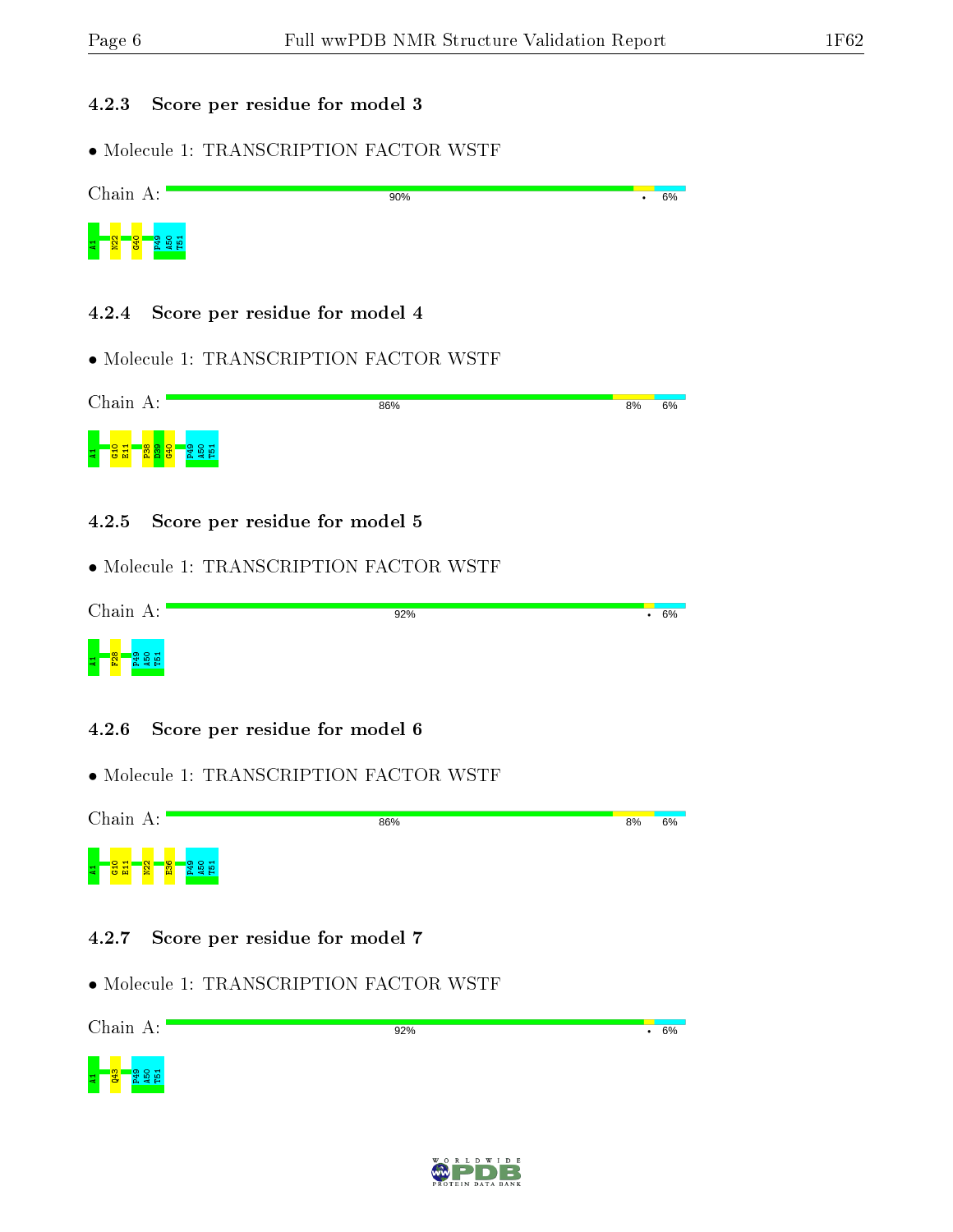#### 4.2.8 Score per residue for model 8

• Molecule 1: TRANSCRIPTION FACTOR WSTF



• Molecule 1: TRANSCRIPTION FACTOR WSTF

| Chain A:          | 88% | 6% | 6% |
|-------------------|-----|----|----|
| <u>'로 연</u><br>62 |     |    |    |

4.2.10 Score per residue for model 10

• Molecule 1: TRANSCRIPTION FACTOR WSTF

|   | Chain A:       |  | 90% | 6% |
|---|----------------|--|-----|----|
| E | $\infty$<br>ы. |  |     |    |

- 4.2.11 Score per residue for model 11
- Molecule 1: TRANSCRIPTION FACTOR WSTF

Chain A: 92%  $\cdot$  6% a <mark>– S</mark> – S 8 R

#### 4.2.12 Score per residue for model 12



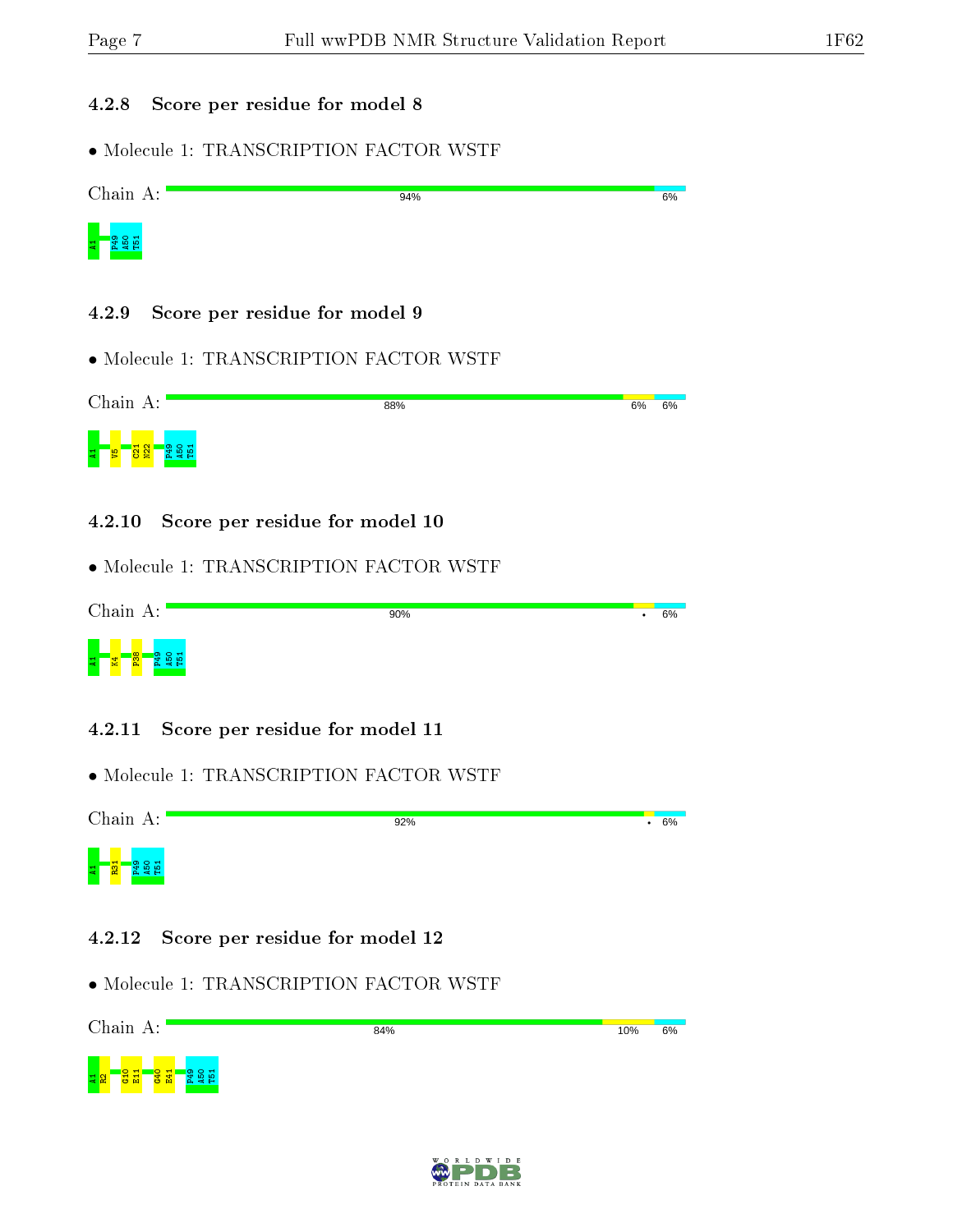### 4.2.13 Score per residue for model 13

• Molecule 1: TRANSCRIPTION FACTOR WSTF

| Chain A:        | 84%                                   | 10% | 6% |
|-----------------|---------------------------------------|-----|----|
| <mark>용료</mark> | - <mark>χ - ξ :</mark>                |     |    |
|                 | 4.2.14 Score per residue for model 14 |     |    |

• Molecule 1: TRANSCRIPTION FACTOR WSTF

| Chain A: | 94% | 6% |
|----------|-----|----|
|          |     |    |

- 4.2.15 Score per residue for model 15
- Molecule 1: TRANSCRIPTION FACTOR WSTF

| Chain A:                    |                | 82% |  | 10% | 6% |
|-----------------------------|----------------|-----|--|-----|----|
| H<br>$\mathbf{a}$<br>호<br>囩 | '유.<br>/景<br>ш |     |  |     |    |

- 4.2.16 Score per residue for model 16
- Molecule 1: TRANSCRIPTION FACTOR WSTF



#### 4.2.17 Score per residue for model 17 (medoid)



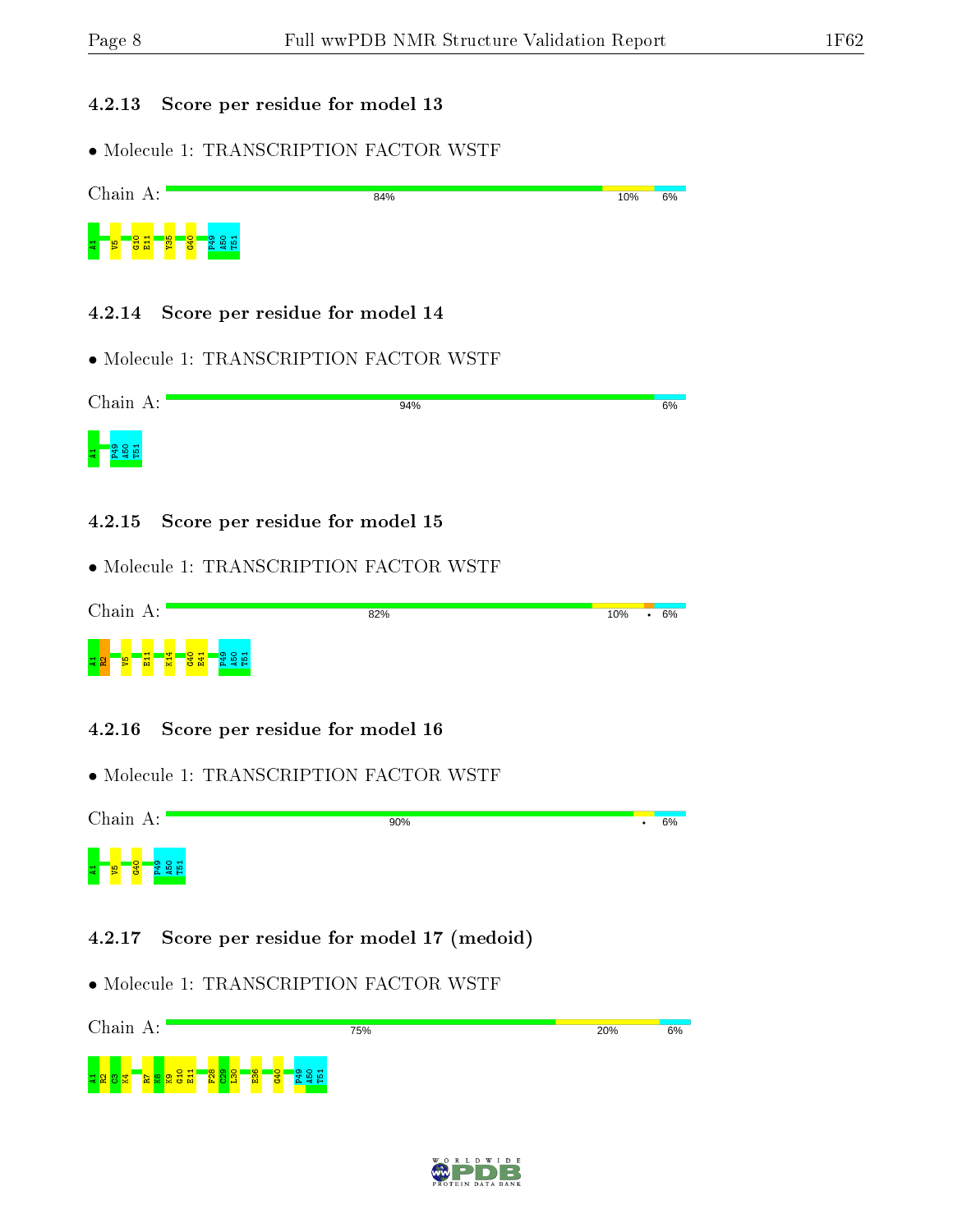#### 4.2.18 Score per residue for model 18



- 4.2.19 Score per residue for model 19
- Molecule 1: TRANSCRIPTION FACTOR WSTF

| Chain A: | 94% | 6% |
|----------|-----|----|
|          |     |    |

- 4.2.20 Score per residue for model 20
- Molecule 1: TRANSCRIPTION FACTOR WSTF



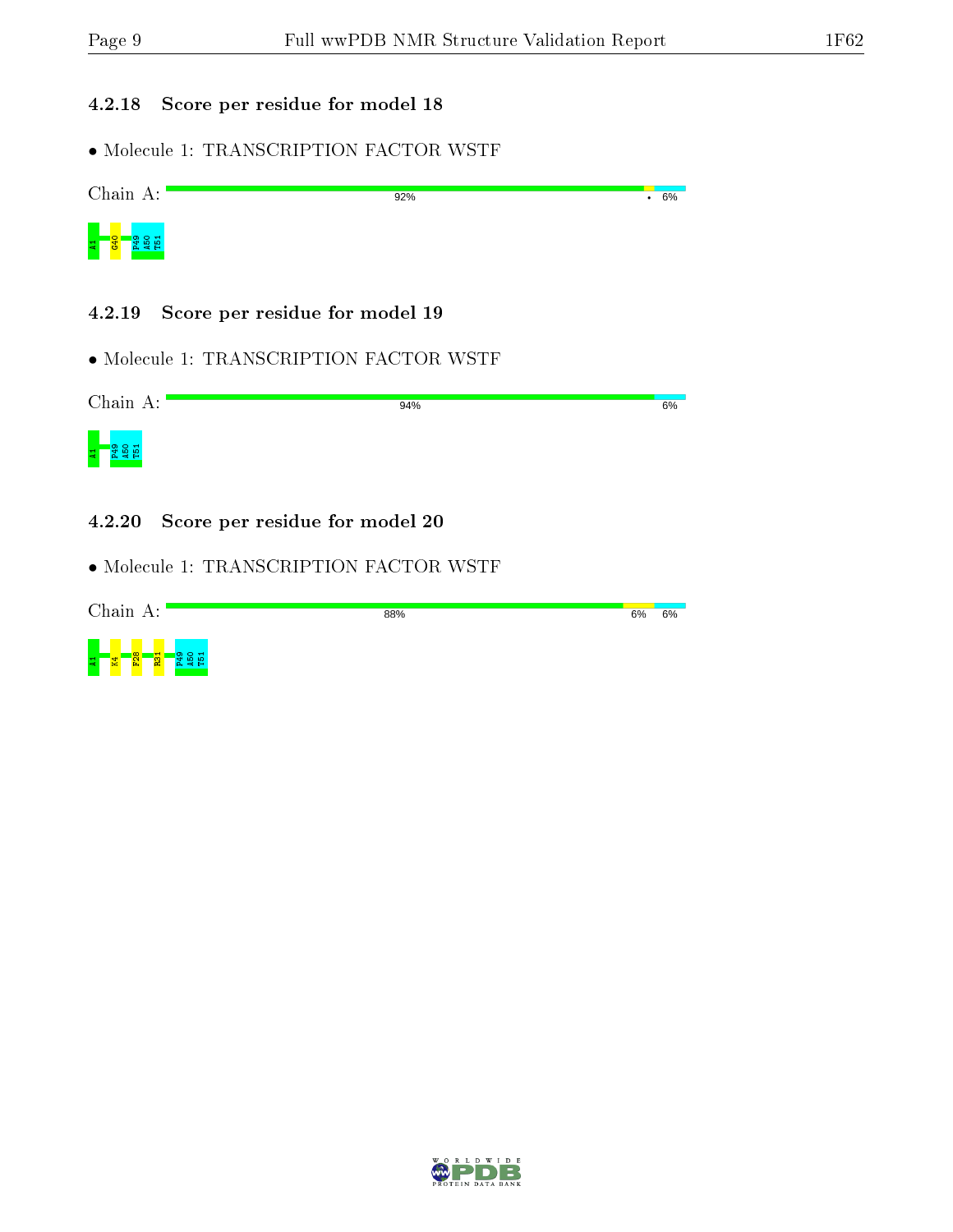### 5 Refinement protocol and experimental data overview  $\binom{1}{k}$

The models were refined using the following method: Restrained molecular dynamics using AMBER-6 program.

Of the 20 calculated structures, 20 were deposited, based on the following criterion: structures with the lowest energy.

The following table shows the software used for structure solution, optimisation and refinement.

| Software name   Classification |                    | <b>Version</b> |
|--------------------------------|--------------------|----------------|
| ' DYANA                        | structure solution |                |
| - DYANA                        | refinement.        |                |

No chemical shift data was provided. No validations of the models with respect to experimental NMR restraints is performed at this time.

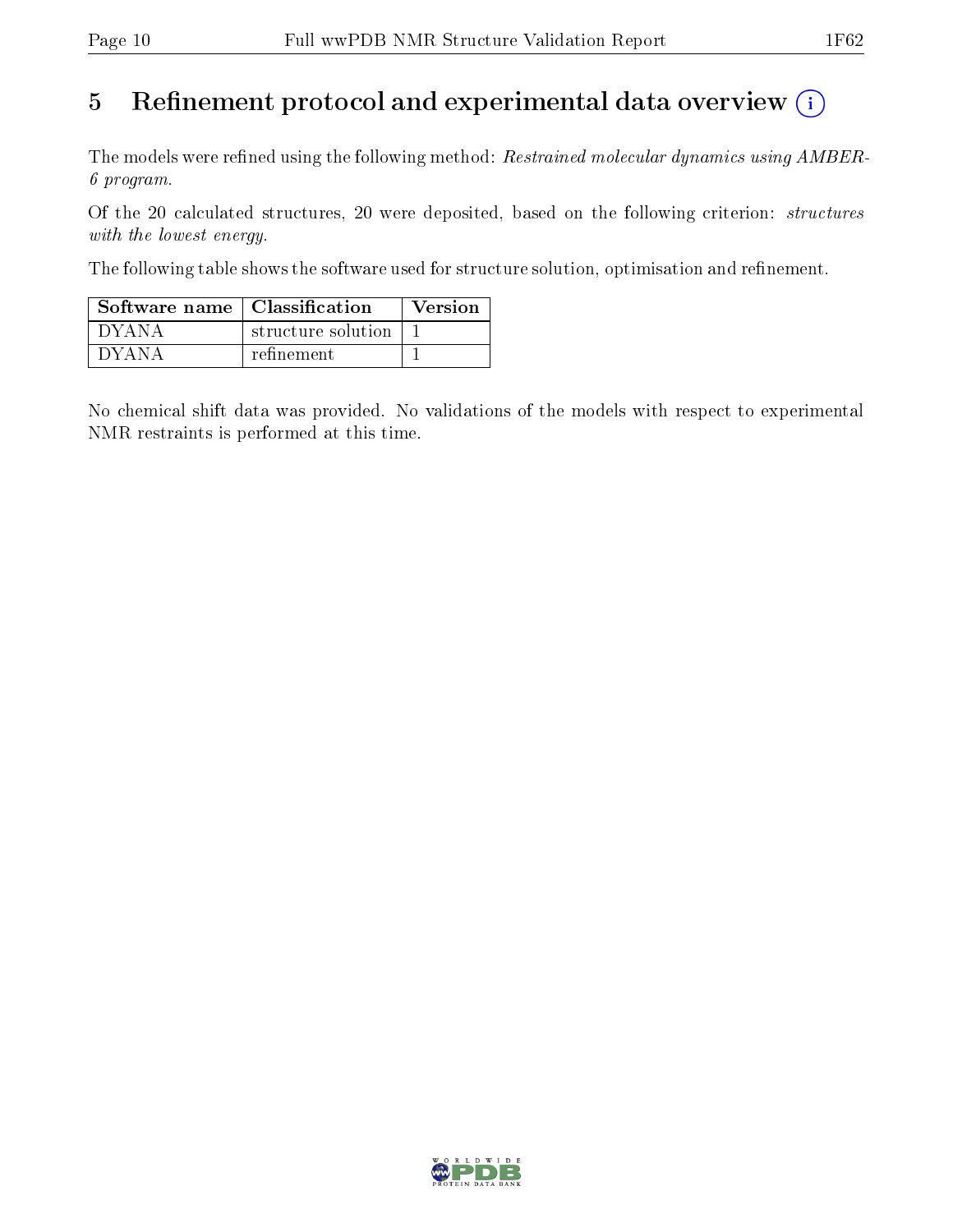## 6 Model quality  $(i)$

### 6.1 Standard geometry  $(i)$

Bond lengths and bond angles in the following residue types are not validated in this section: ZN

There are no covalent bond-length or bond-angle outliers.

Chiral center outliers are detected by calculating the chiral volume of a chiral center and verifying if the center is modelled as a planar moiety or with the opposite hand. A planarity outlier is detected by checking planarity of atoms in a peptide group, atoms in a mainchain group or atoms of a sidechain that are expected to be planar.

|  | Mol   Chain   Chirality   Planarity |               |
|--|-------------------------------------|---------------|
|  | $0.0 \pm 0.0$                       | $0.1 \pm 0.3$ |
|  |                                     |               |

There are no bond-length outliers.

There are no bond-angle outliers.

There are no chirality outliers.

All unique planar outliers are listed below. They are sorted by the frequency of occurrence in the ensemble.

|  |    |                      | Mol   Chain   Res   Type   Group   Models (Total) |
|--|----|----------------------|---------------------------------------------------|
|  | 35 | TYR Sidechain        |                                                   |
|  |    | $ARG \mid Sidechain$ |                                                   |

### 6.2 Too-close contacts  $(i)$

In the following table, the Non-H and H(model) columns list the number of non-hydrogen atoms and hydrogen atoms in each chain respectively. The H(added) column lists the number of hydrogen atoms added and optimized by MolProbity. The Clashes column lists the number of clashes averaged over the ensemble.

|     |         |        | Mol   Chain   Non-H   H(model)   H(added)   Clashes |       |        |
|-----|---------|--------|-----------------------------------------------------|-------|--------|
| All | - All - | - 7700 | 7420                                                | -7420 | $\sim$ |

The all-atom clashscore is defined as the number of clashes found per 1000 atoms (including hydrogen atoms). The all-atom clashscore for this structure is -.

There are no clashes.

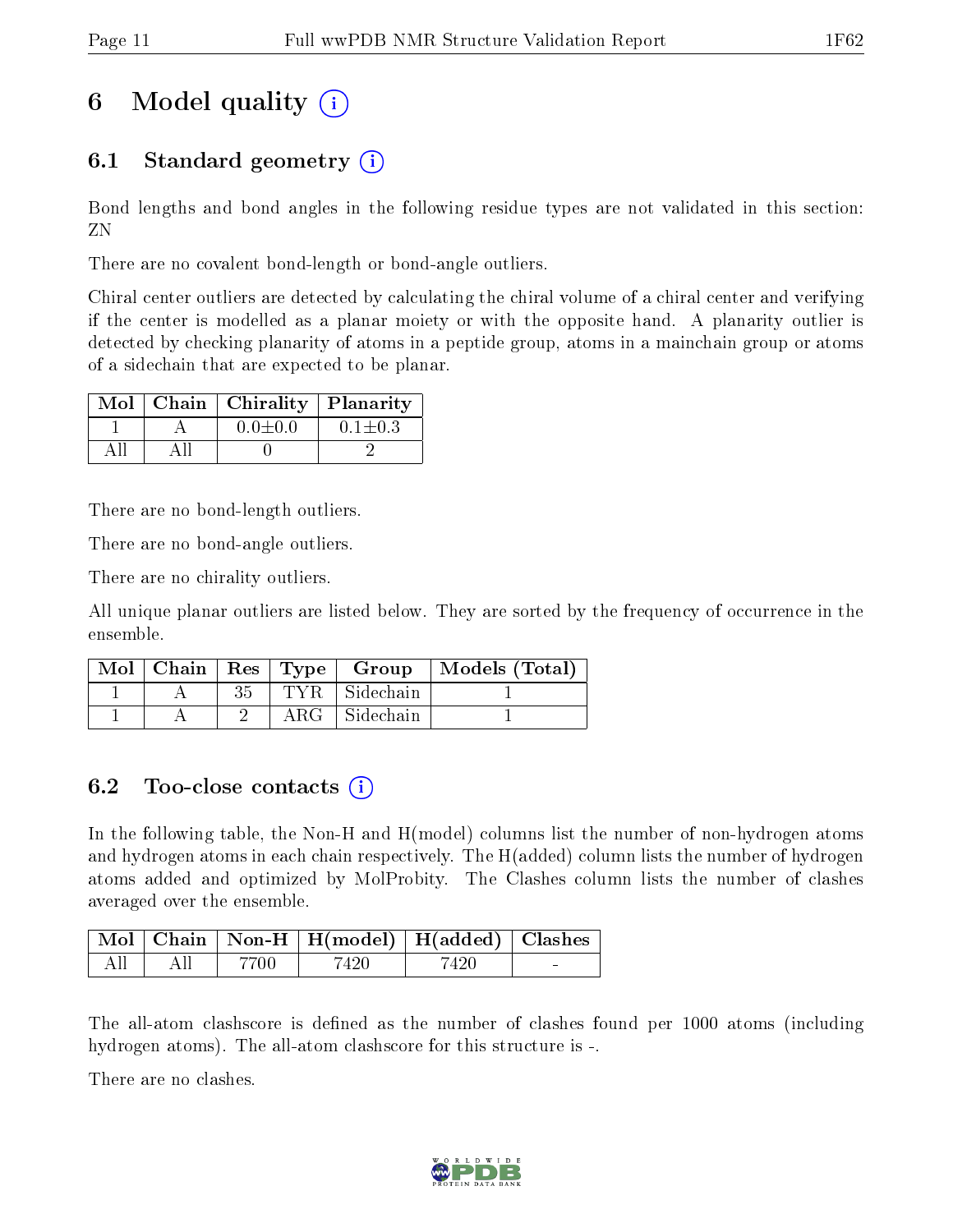### 6.3 Torsion angles (i)

### 6.3.1 Protein backbone  $(i)$

In the following table, the Percentiles column shows the percent Ramachandran outliers of the chain as a percentile score with respect to all PDB entries followed by that with respect to all NMR entries. The Analysed column shows the number of residues for which the backbone conformation was analysed and the total number of residues.

| Mol | Chain | Analysed         | Favoured                               | Allowed   |                           | Percentiles |     |  |
|-----|-------|------------------|----------------------------------------|-----------|---------------------------|-------------|-----|--|
|     |       | 47/51(92%)       | $38\pm2(81\pm4\%)$   $8\pm2(16\pm4\%)$ |           | $\pm 1 \pm 1 (3 \pm 2\%)$ |             | -44 |  |
| All |       | $940/1020(92\%)$ | 766 (81%)                              | 150 (16%) | 24 (3%)                   |             | 44  |  |

All 4 unique Ramachandran outliers are listed below. They are sorted by the frequency of occurrence in the ensemble.

|  |    |      | Mol   Chain   Res   Type   Models (Total) |
|--|----|------|-------------------------------------------|
|  |    | GLY  |                                           |
|  | 10 | GL V |                                           |
|  |    | VAL. |                                           |
|  | 38 | PRO  |                                           |

### 6.3.2 Protein sidechains (i)

In the following table, the Percentiles column shows the percent sidechain outliers of the chain as a percentile score with respect to all PDB entries followed by that with respect to all NMR entries. The Analysed column shows the number of residues for which the sidechain conformation was analysed and the total number of residues.

| Mol | Chain | Analysed        | Rotameric          | Outliers                | Percentiles |            |  |
|-----|-------|-----------------|--------------------|-------------------------|-------------|------------|--|
|     |       | $42/44$ (95%)   | $10\pm2(96\pm4\%)$ | $2\pm 2$ (4 $\pm 4\%$ ) | 35 83       |            |  |
| All | Аll   | $840/880(95\%)$ | $806(96\%)$        | 34 $(4\%)$              | 35          | $\vert$ 83 |  |

All 14 unique residues with a non-rotameric sidechain are listed below. They are sorted by the frequency of occurrence in the ensemble.

| $Mol$   Chain | $\operatorname{Res}$ | <b>Type</b> | Models (Total) |
|---------------|----------------------|-------------|----------------|
|               | 11                   | <b>GLU</b>  |                |
|               | 9                    | ARG         |                |
|               | 22                   | <b>ASN</b>  |                |
|               |                      | <b>LYS</b>  |                |
|               | 28                   | <b>PHE</b>  |                |
|               | 36                   | GL H        |                |

Continued on next page.

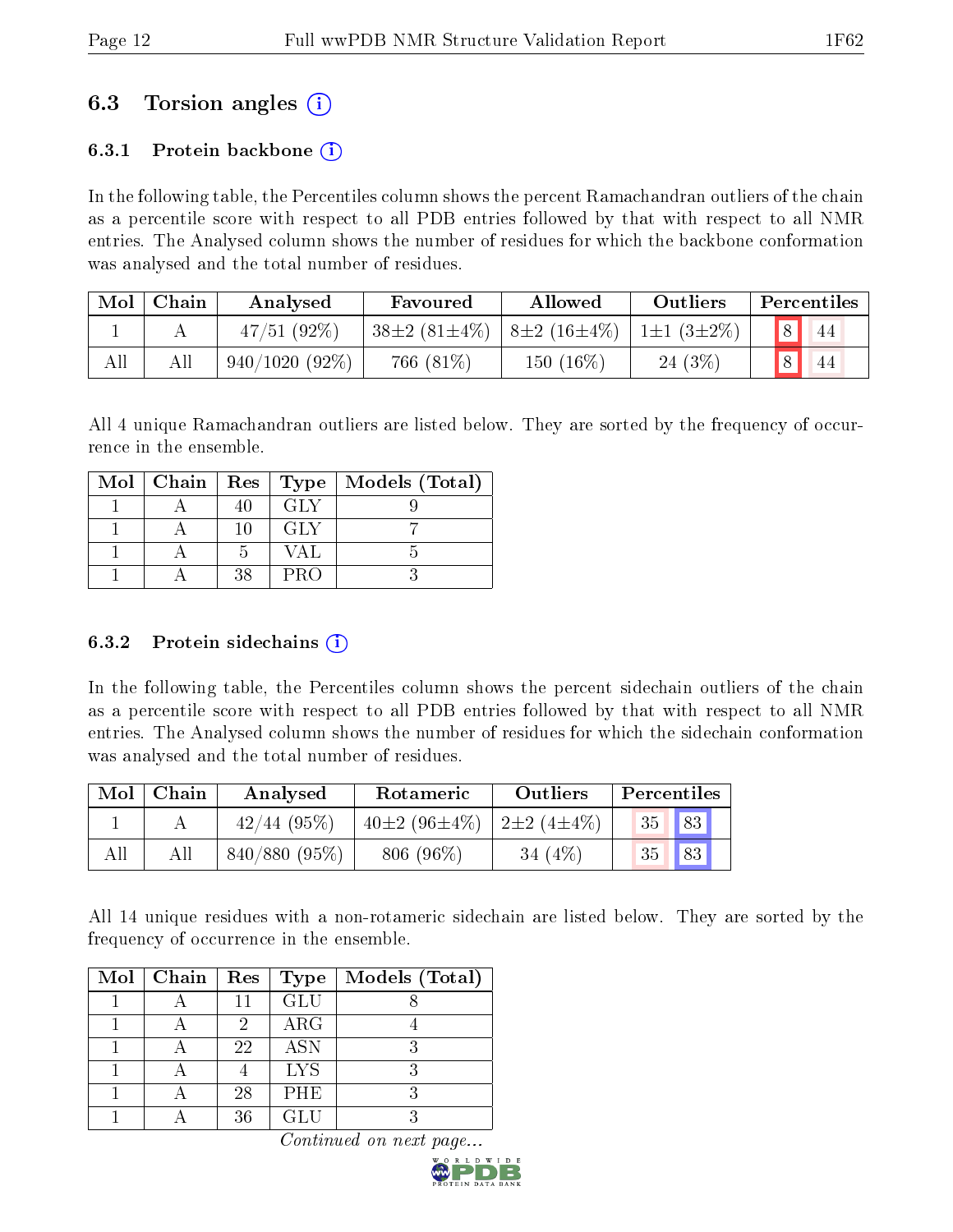| Mol | Chain | Res | <b>Type</b> | Models (Total) |
|-----|-------|-----|-------------|----------------|
|     |       | 41  | <b>GLU</b>  | 2              |
|     |       | 31  | ARG         | 2              |
|     |       | 30  | <b>LEU</b>  |                |
|     |       | 9   | <b>LYS</b>  |                |
|     |       | 21  | <b>CYS</b>  |                |
|     |       |     | $\rm{ARG}$  |                |
|     |       | 43  | <b>GLN</b>  |                |
|     |       | 14  | LYS         |                |

Continued from previous page...

#### 6.3.3 RNA [O](https://www.wwpdb.org/validation/2017/NMRValidationReportHelp#rna)i

There are no RNA molecules in this entry.

### 6.4 Non-standard residues in protein, DNA, RNA chains  $(i)$

There are no non-standard protein/DNA/RNA residues in this entry.

### 6.5 Carbohydrates  $(i)$

There are no monosaccharides in this entry.

### 6.6 Ligand geometry  $(i)$

Of 2 ligands modelled in this entry, 2 are monoatomic - leaving 0 for Mogul analysis.

### 6.7 [O](https://www.wwpdb.org/validation/2017/NMRValidationReportHelp#nonstandard_residues_and_ligands)ther polymers  $(i)$

There are no such molecules in this entry.

### 6.8 Polymer linkage issues  $(i)$

There are no chain breaks in this entry.